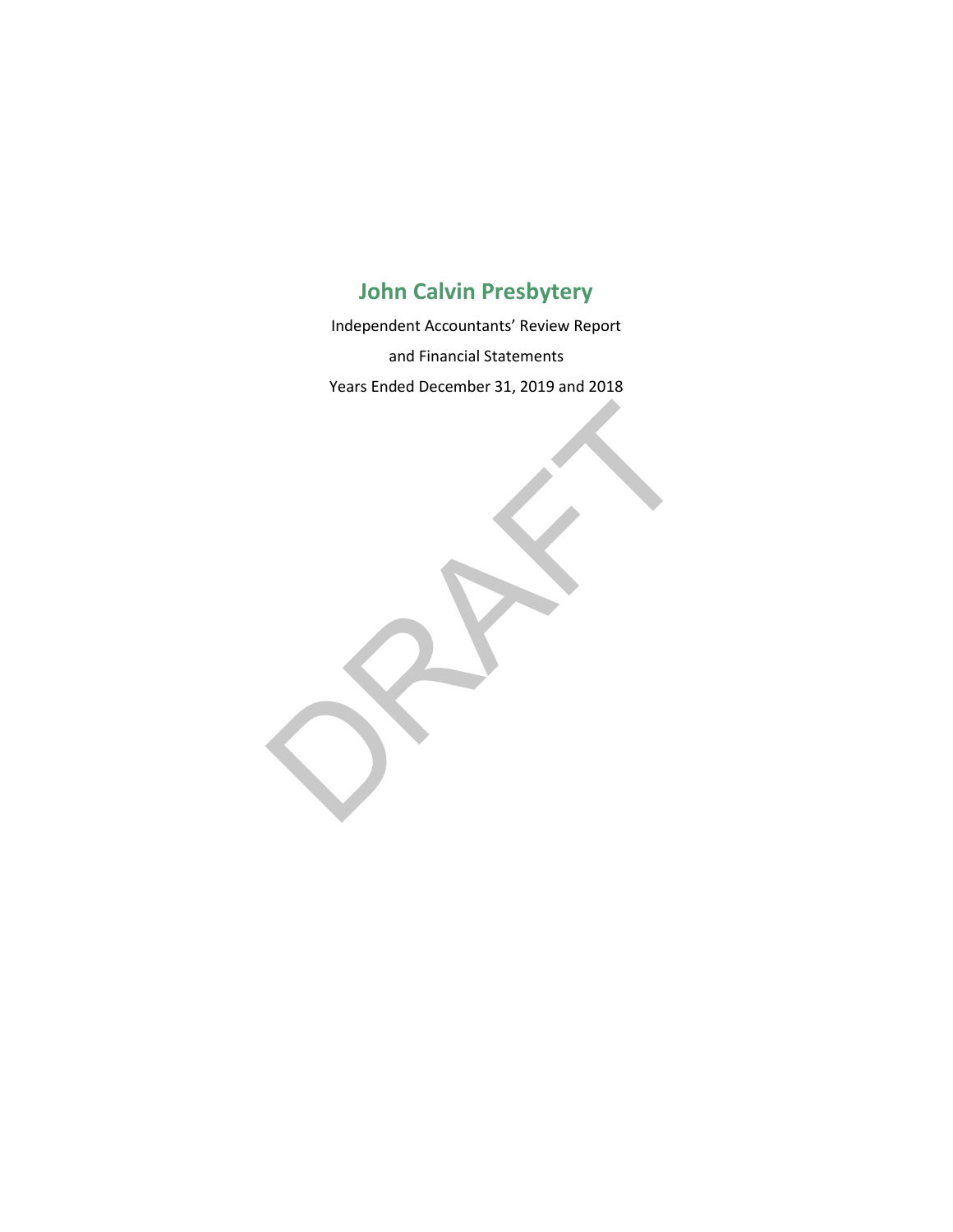## **Independent Accountants' Review Report**

To the Board of Directors John Calvin Presbytery Springfield, Missouri

We have reviewed the accompanying financial statements of John Calvin Presbytery (a nonprofit organization), which comprise the statement of assets, liabilities, and net assets – modified cash basis as of December 31, 2019, and the related statement of revenues, expenses and other changes in net assets – modified cash basis for the year then ended and the related notes to the financial statements. A review includes primarily applying analytical procedures to management's financial data and making inquiries of management. A review is substantially less in scope than an audit; the objective of which is the expression of an opinion regarding the financial statements as a whole. Accordingly, we do not express such an opinion. he accompanying financial statements of John Calvin Pre<br>
omprise the statement of assets, liabilities, and net assets – r<br>
, and the related statement of revenues, expenses and other<br>
s for the year then ended and the rela

#### **Management's Responsibility for the Financial Statements**

Management is responsible for the preparation and fair presentation of these financial statements in accordance with the modified cash basis of accounting; this includes determining the modified cash basis of accounting is an acceptable basis for the preparation of the financial statements in the circumstances. Management is also responsible for the design, implementation, and maintenance of internal control relevant to the preparation and fair presentation of financial statements that are free from material misstatement whether due to fraud or error.

#### **Accountants' Responsibility**

Our responsibility is to conduct the review engagement in accordance with Statements on Standards for Accounting and Review Services promulgated by the Accounting and Review Services Committee of the AICPA. Those standards require us to perform procedures to obtain limited assurance as a basis for reporting whether we are aware of any material modifications that should be made to the financial statements for them to be in accordance with the modified cash basis of accounting. We believe that the results of our procedures provide a reasonable basis for our conclusion.

#### **Accountants' Conclusion**

Based on our review, we are not aware of any material modifications that should be made to the accompanying financial statements in order for them to be in accordance with the modified cash basis of accounting.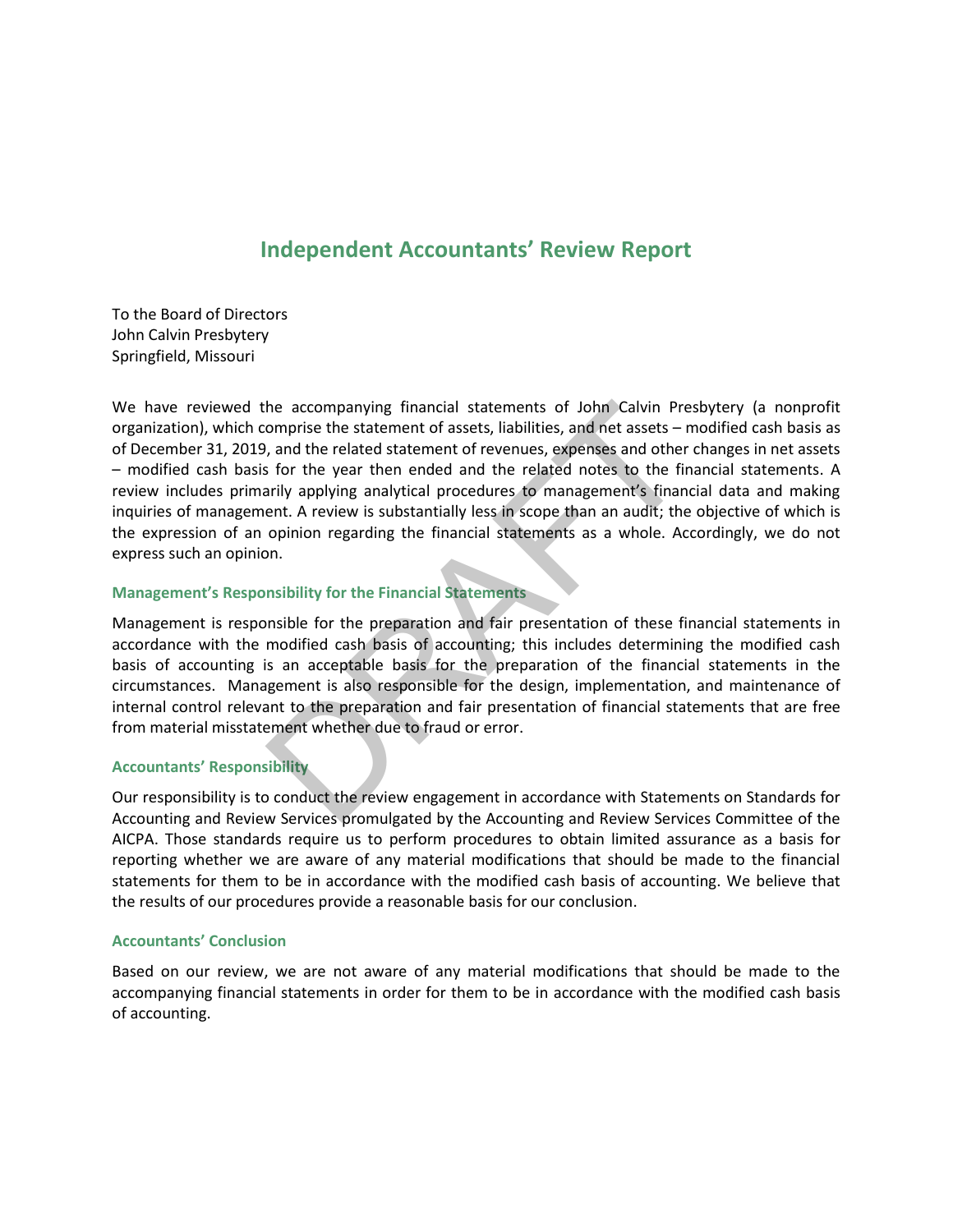#### **Summarized Comparative Information**

We previously reviewed John Calvin Presbytery's 2018 financial statements and in our conclusion dated December 31, 2019, stated that based on our review, we were not aware of any material modifications that should be made to the 2018 financial statements in order for them to be in accordance with the modified cash basis of accounting. We are not aware of any material modifications that should be made to the summarized comparative information presented herein as of and for the year ended December 31, 2018, for it to be consistent with the reviewed financial statements from which it has been derived.

#### **Basis of Accounting**

We draw attention to Note 2 of the financial statements, which describes the basis of accounting. The financial statements are prepared in accordance with the modified cash basis of accounting, which is a basis other than accounting principles generally accepted in the United States of America. Our conclusion is not modified with respect to this matter. Note 2 of the financial statements, which describes the base<br>oriented in accordance with the modified cash basis of a<br>counting principles generally accepted in the United State<br>field with respect to this matter.

KPM CPAs, PC Springfield, Missouri **DATE**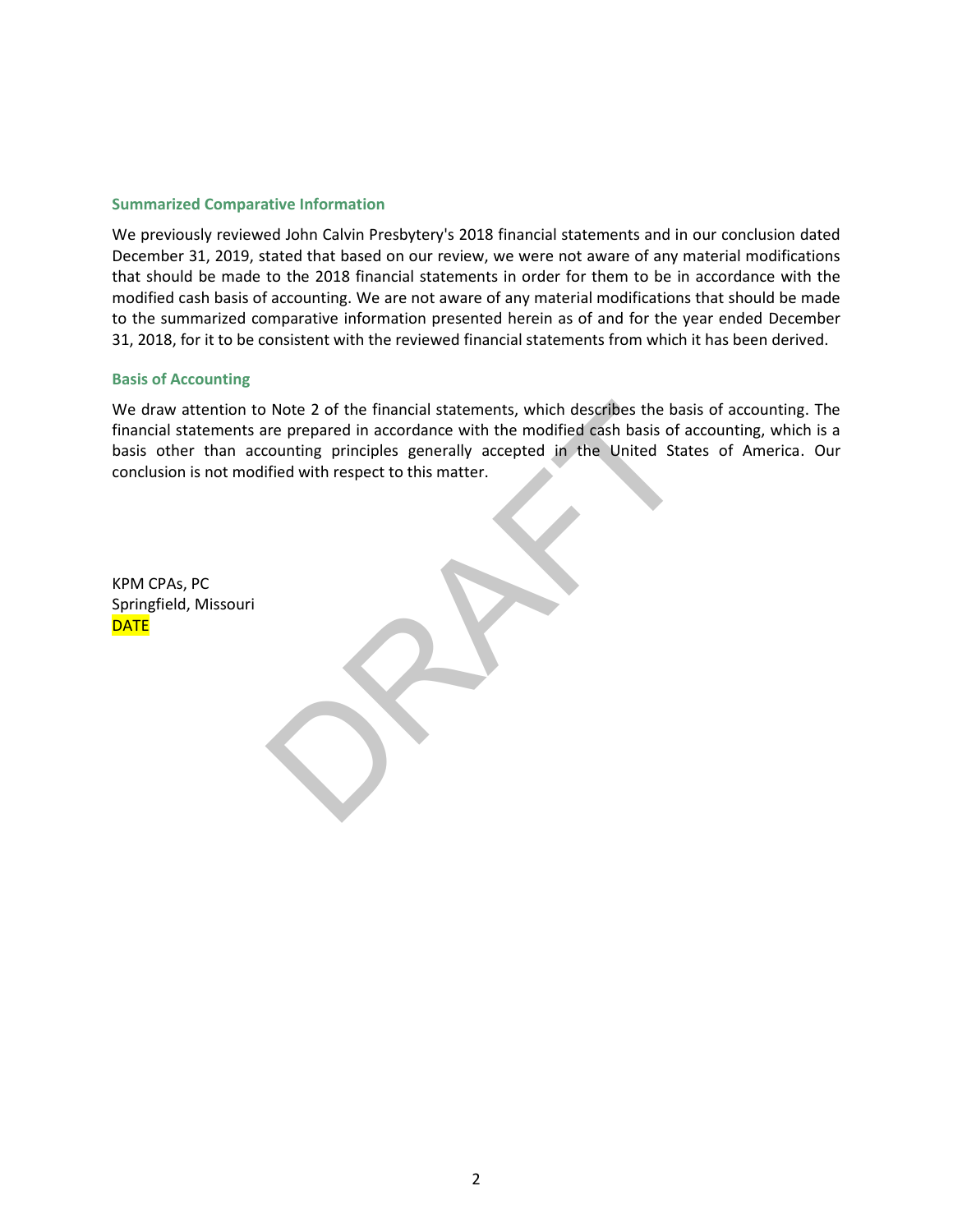#### Statements of Assets, Liabilities, and Net Assets – Modified Cash Basis

December 31, 2019 and 2018

|                                             |    | 2019      |  |    | 2018      |  |  |
|---------------------------------------------|----|-----------|--|----|-----------|--|--|
| <b>Assets</b>                               |    |           |  |    |           |  |  |
| <b>Current Assets</b>                       |    |           |  |    |           |  |  |
| Cash and cash equivalents                   | \$ | 149,763   |  | \$ | 149,264   |  |  |
| Certificates of deposit                     |    | 14,305    |  |    |           |  |  |
| Investments                                 |    | 76,628    |  |    | 66,864    |  |  |
| Beneficial interest in CFO                  |    | 1,145,311 |  |    | 1,043,091 |  |  |
| <b>Total assets</b>                         | S  | 1,386,007 |  |    | 1,259,219 |  |  |
| <b>Liabilities and Net Assets</b>           |    |           |  |    |           |  |  |
| <b>Current Liabilities</b>                  |    |           |  |    |           |  |  |
| Payroll taxes payable                       | \$ | 1,633     |  | \$ | 2,096     |  |  |
| <b>Net assets</b>                           |    |           |  |    |           |  |  |
| Net assets without donor restrictions       |    |           |  |    |           |  |  |
| Operating                                   |    | 692,415   |  |    | 637,876   |  |  |
| Board designated funds                      |    | 605,853   |  |    | 556,514   |  |  |
| Total net assets without donor restrictions |    | 1,298,268 |  |    | 1,194,390 |  |  |
| Net assets with donor restrictions          |    | 86,106    |  |    | 62,733    |  |  |
| Total net assets                            |    | 1,384,374 |  |    | 1,257,123 |  |  |
| <b>Total liabilities and net assets</b>     |    | 1,386,007 |  |    | 1,259,219 |  |  |
|                                             |    |           |  |    |           |  |  |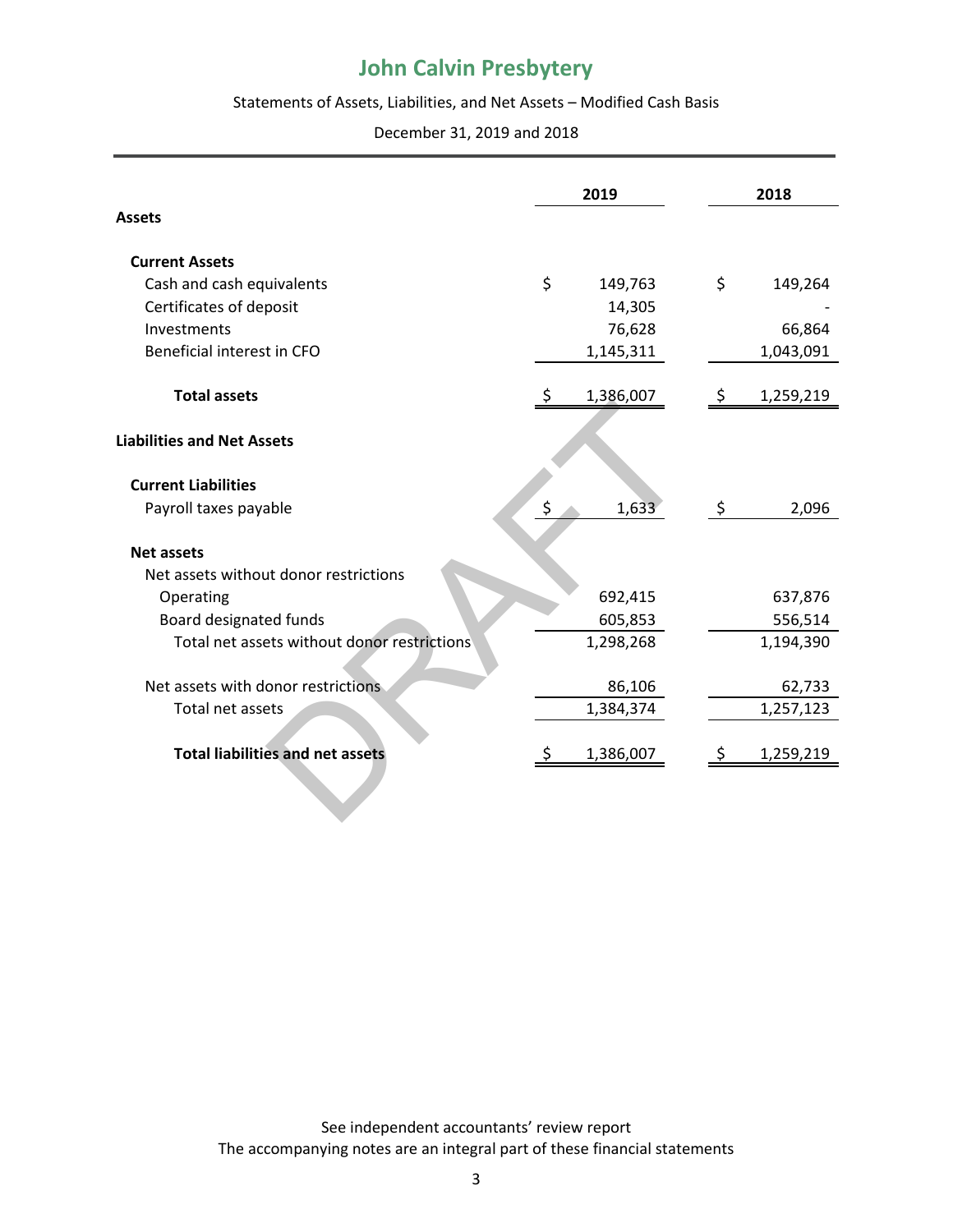Statements of Revenues, Expenses, and Other Changes in Net Assets—Modified Cash Basis

#### Year Ended December 31, 2019

With Summarized Financial Information for the Year Ended December 31, 2018

|                                                |                        |                     |    | 2019                |    |              | 2018          |
|------------------------------------------------|------------------------|---------------------|----|---------------------|----|--------------|---------------|
|                                                | <b>Without</b><br>With |                     |    |                     |    |              |               |
|                                                |                        | <b>Donor</b>        |    | <b>Donor</b>        |    |              |               |
|                                                |                        | <b>Restrictions</b> |    | <b>Restrictions</b> |    | <b>Total</b> | <b>Total</b>  |
| <b>Revenues, Support and Reclassifications</b> |                        |                     |    |                     |    |              |               |
| General mission                                | \$                     | 99,248              | \$ |                     | \$ | 99,248       | \$<br>109,250 |
| Per capita income                              |                        | 86,681              |    |                     |    | 86,681       | 99,534        |
| Contributions                                  |                        | 10,091              |    | 67,465              |    | 77,556       | 40,591        |
| Investment income (loss)                       |                        | 124,843             |    | 2,745               |    | 127,588      | (50,020)      |
| Other revenue                                  |                        | 72,580              |    |                     |    | 72,580       | 1,391         |
| Total revenues and support                     |                        | 393,443             |    | 70,210              |    | 463,653      | 200,746       |
| Net assets released from restriction           |                        | 46,837              |    | (46, 837)           |    |              |               |
| Total revenues, support and                    |                        |                     |    |                     |    |              |               |
| reclassifications                              |                        | 440,280             |    | 23,373              |    | 463,653      | 200,746       |
|                                                |                        |                     |    |                     |    |              |               |
| <b>Expenses</b>                                |                        |                     |    |                     |    |              |               |
| Program                                        |                        |                     |    |                     |    |              |               |
| Mission, ministry and church support           |                        | 154,635             |    |                     |    | 154,635      | 130,189       |
| Church transformation/NWC grants               |                        | 15,493              |    |                     |    | 15,493       | 110,000       |
| Salaries and related expenses                  |                        | 45,531              |    |                     |    | 45,531       | 43,798        |
| Medical and pension expense                    |                        | 19,485              |    |                     |    | 19,485       | 10,530        |
| Total program expenses                         |                        | 235,144             |    |                     |    | 235,144      | 294,517       |
|                                                |                        |                     |    |                     |    |              |               |
| Administrative                                 |                        |                     |    |                     |    |              |               |
| Salaries and related expenses                  |                        | 73,023              |    |                     |    | 73,023       | 55,807        |
| Medical and pension expense                    |                        | 16,308              |    |                     |    | 16,308       | 11,385        |
| Offices supplies                               |                        | 1,445               |    |                     |    | 1,445        | 1,868         |
| Insurance                                      |                        | 2,495               |    |                     |    | 2,495        | 2,493         |
| Professional fees                              |                        | 4,250               |    |                     |    | 4,250        | 4,375         |
| Council and committee expenses                 |                        | 3,737               |    |                     |    | 3,737        | 1,202         |
| Total administrative expenses                  |                        | 101,258             |    |                     |    | 101,258      | 77,130        |
|                                                |                        |                     |    |                     |    |              |               |
| <b>Total expenses</b>                          |                        | 336,402             |    |                     |    | 336,402      | 371,647       |
| Decrease in net assets                         |                        | 103,878             |    | 23,373              |    | 127,251      | (170, 901)    |
| Net assets, beginning of year                  |                        | 1,194,390           |    | 62,733              |    | 1,257,123    | 1,428,024     |
| Net assets, end of year                        | \$1,298,268            |                     | \$ | 86,106              |    | \$1,384,374  | \$1,257,123   |

See independent accountants' review report The accompanying notes are an integral part of these financial statements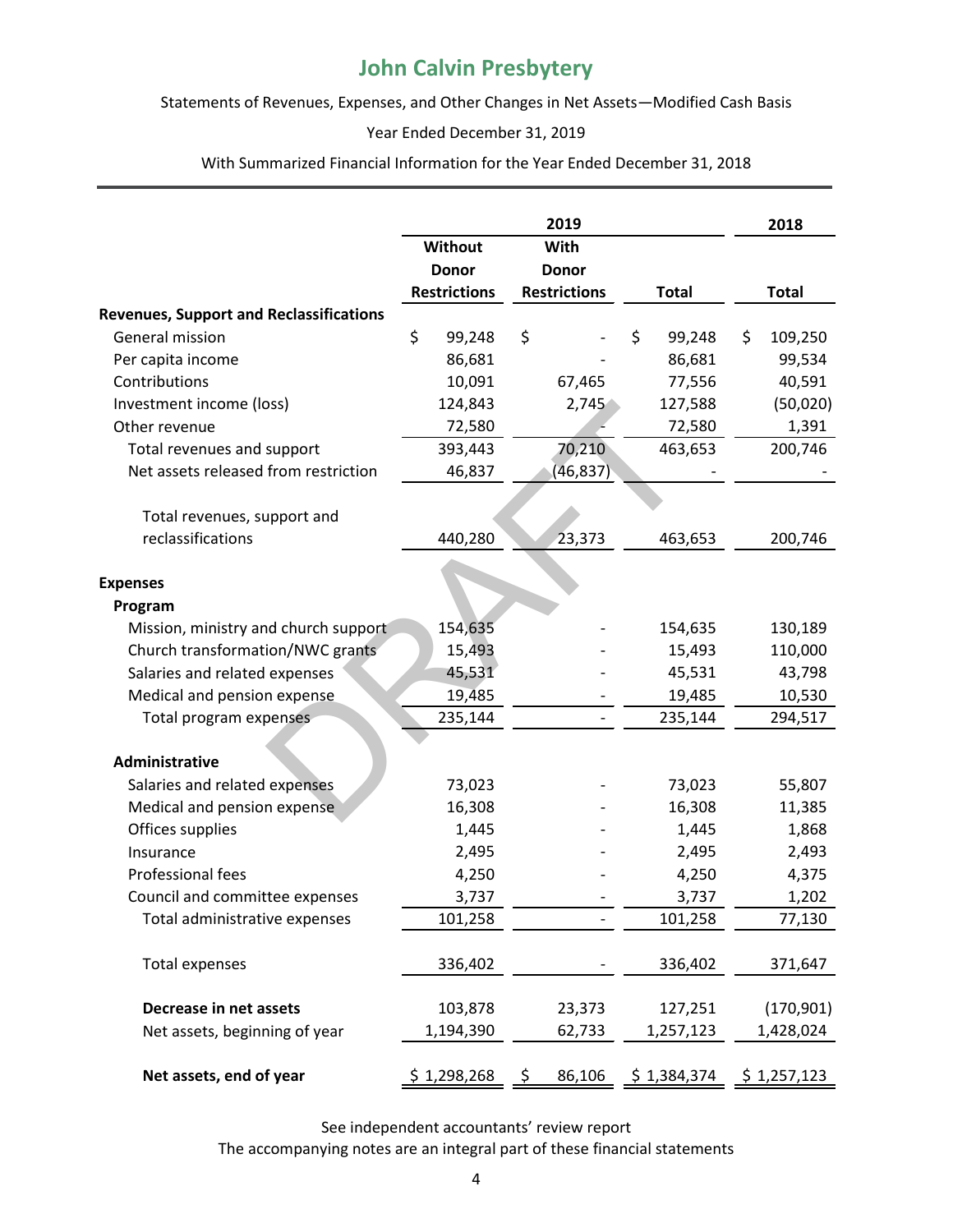Notes to Financial Statements Years Ended December 31, 2019 and 2018

### **1. Nature of the Organization**

John Calvin Presbytery (the Presbytery) is a nonprofit organization consisting of active members of Presbyterian churches located in Missouri and Kansas under the Presbytery's jurisdiction. The Presbytery was established under the Constitution of the Presbyterian Church (USA) and provides support and assistance to the churches within the presbytery. The Presbytery is also active in development of new churches in the region and promotes growth in church membership.

The Presbytery receives funding from member churches for per capita assessments, special gifts, resource fees, and contributions. Also, the Presbytery receives funding from the Synod of Mid-America in the form of general funds and designated peacemaking funds. The Presbytery advises member churches on personnel issues and has funds established to provide loans to churches and ministers in need.

### **2. Summary of Significant Accounting Policies**

**Accounting Pronouncement Adopted:** During the year ended December 31, 2018, the Presbytery adopted the Financial Accounting Standards Board (FASB) Accounting Standards Update (ASU) 2016-14 *Not-For-Profit Entities (Topic 985) Presentation of Financial Statements of Not-For-Profit Entities*. The ASU amended the current reporting model for nonprofit organizations and enhances required disclosures including net asset classification, the functional allocation of expenses and information about liquidity, financial performance, and cash flows. The ASU has been applied retrospectively to all periods presented. ral tunds and designated peacemaking tunds. The Presbyt<br>
el issues and has funds established to provide loans to chur<br> **Significant Accounting Policies**<br> **CRAFT CONTIFICANT CONTIFICANT CONTIFICANT CONTIFICANT CONTIFICANT A** 

**Basis of presentation**: The accompanying financial statements have been prepared on the modified cash basis of accounting, which is a comprehensive basis of accounting other than accounting principles generally accepted in the United States of America. The modified cash basis of accounting differs from generally accepted accounting principles primarily because the Presbytery recognizes revenues when received instead of when the revenue is earned and payments to vendors are recognized when paid instead of when goods and services are received.

The Presbytery is required to report information regarding its financial position and activities according to the following net asset classifications:

**Net assets without donor restrictions:** Net assets that are not subject to donor-imposed restrictions and may be expended for any purpose in performing the primary objectives of the organization. These net assets may be used at the discretion of the Presbytery's management and the board of directors.

**Net assets with donor restrictions**: Net assets subject to stipulations imposed by donors. Some donor restrictions are temporary in nature; those restrictions will be met by actions of the Presbytery or by the passage of time. Other donor restrictions are perpetual in nature, whereby the donor has stipulated the funds be maintained in perpetuity. As of December 31, 2019 and 2018, the Presbytery did not have any donor funds restricted in perpetuity.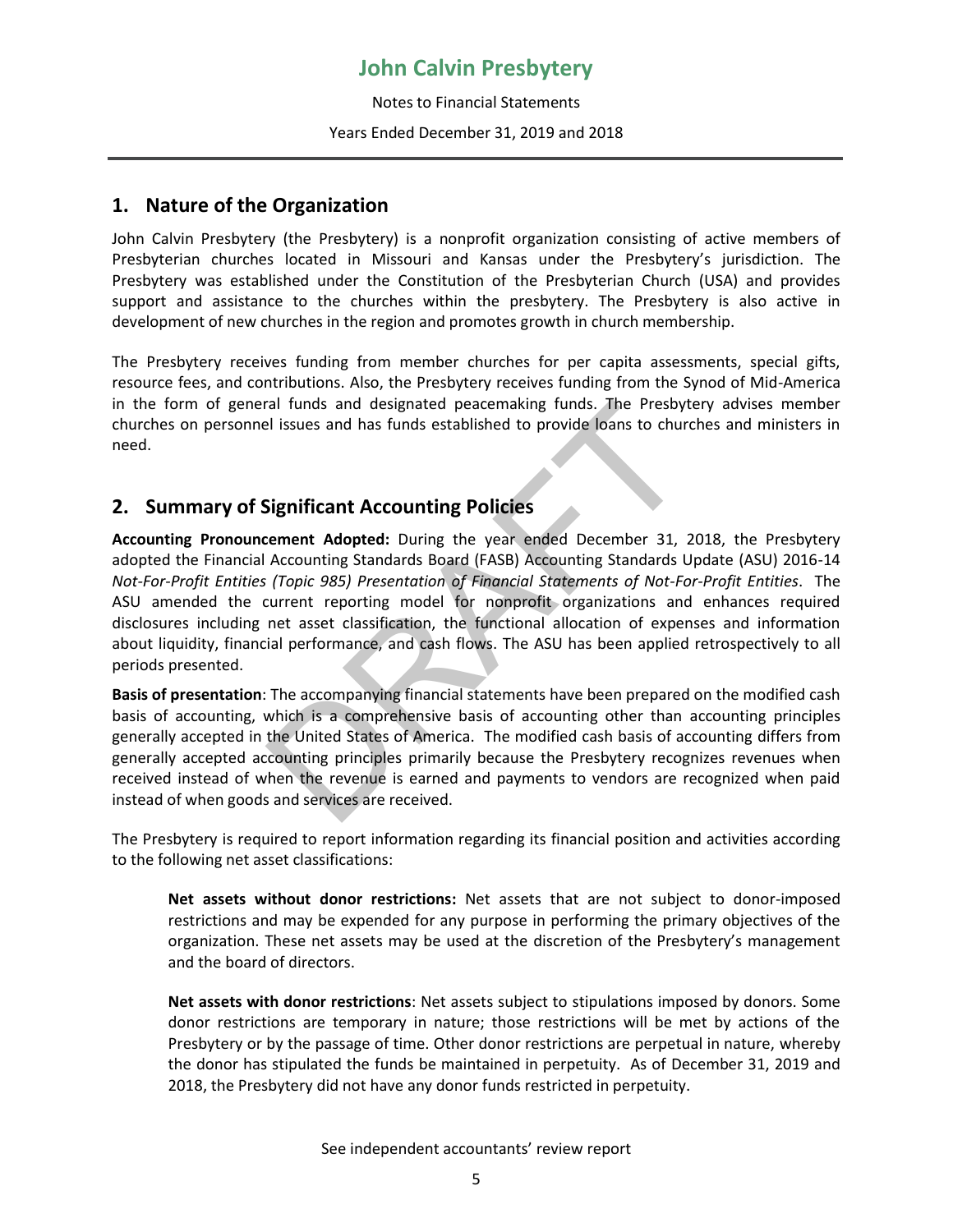Notes to Financial Statements Years Ended December 31, 2019 and 2018

Contributions received are recorded as increases in net assets with donor restrictions or net assets without donor restrictions, depending on the existence and/or nature of any restrictions. When a restriction expires, net assets with donor restrictions are reclassified to net assets without donor restrictions and are reported in the statements of revenues, expenses and other changes in net assets modified cash basis as net assets released from restrictions.

**Comparative financial information:** The financial statements include certain prior year summarized comparative information in total, but not by net asset class. Such information does not include sufficient detail to constitute a presentation in conformity with the modified cash basis of accounting. Such information should be read in conjunction with the Presbytery's financial statements for the year ended December 31, 2018, from which the summarized information was derived.

**Accounting estimates**: Management uses estimates and assumptions in preparing these financial statements in accordance with the modified cash basis of accounting. Those estimates and assumptions affect the reported amounts of assets and liabilities, the disclosure of contingent assets and liabilities, and the reported revenues and expenses. Actual results could vary from the estimates used.

**Investments**: Investments in marketable securities with readily determinable fair values are reported at their fair values in the statements of assets, liabilities, and net assets - modified cash basis. Unrealized gains and losses are included in the change in net assets. Investment income and gains restricted by a donor are reported as increases in net assets without donor restrictions if the restrictions are met (either passage of time or by use) in the reporting period in which the income and gains are recognized. For which the summarized information was derived.<br>
S: Management uses estimates and assumptions in prep<br>
nnce with the modified cash basis of accounting. Those estim<br>
mounts of assets and liabilities, the disclosure of con

**Tax-exempt status**: The Presbytery has been classified as an exempt organization under Internal Revenue Code Section 501(c)(3).

The Presbytery has analyzed tax positions taken and has concluded that as December 31, 2019 and 2018, there are no uncertain positions taken, or expected to be taken, that would require disclosure in the financial statements. The Presbytery is subject to routine audits by taxing jurisdictions; however, there are currently no audits for any tax periods in progress. The Presbytery does not believe it likely that changes will occur within the next fiscal year that will have a material impact on the financial statements.

**Cash equivalents**: The Presbytery's cash and cash equivalents include cash on hand, money market funds, and investments with original maturities of three months or less.

**Fair value measurement:** The definition of fair value focuses on the exit price (i.e., the price that would be received to sell an asset or paid to transfer a liability in an orderly transaction between market participants at the measurement date) not the entry price (i.e., the price that would be paid to acquire the asset or received to assume the liability at the measurement date). Fair value is a market-based measurement; not an entity-specific measurement. Therefore, the fair value measurement should be determined based on the assumptions that market participants would use in pricing the asset or liability.

**Functional allocation of expenses:** The costs of providing the various programs and other activities have been summarized on a functional basis in the statements of revenues, expenses, and other changes in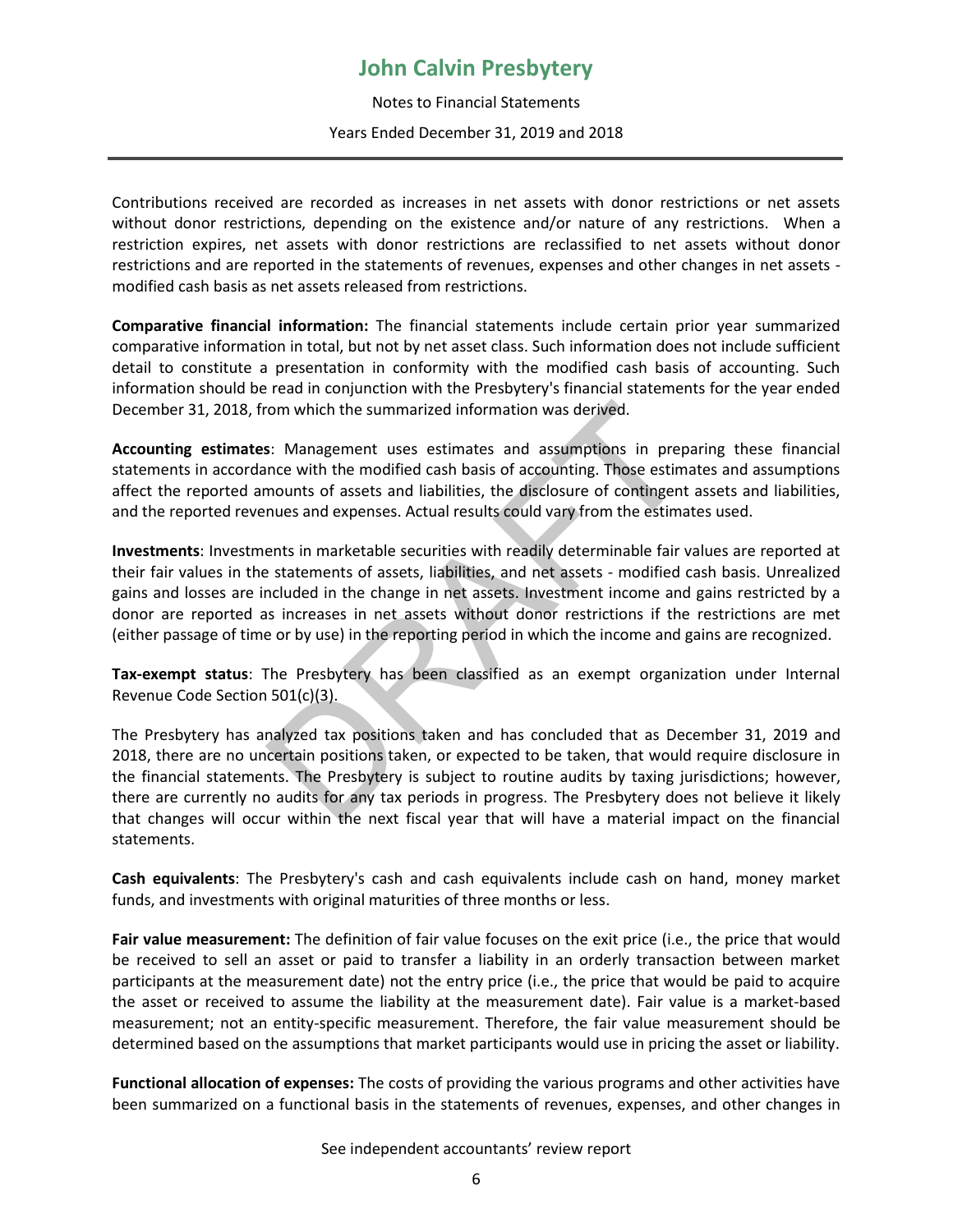Notes to Financial Statements Years Ended December 31, 2019 and 2018

net assets – modified cash basis. Accordingly, certain costs have been allocated among the programs and supporting services benefited. Such allocations are determined by management on an equitable basis.

The expenses that are allocated include the following:

| Expense                       | <b>Method of Allocation</b> |
|-------------------------------|-----------------------------|
| Salaries and related expenses | Time and effort             |
| Medical and pension expense   | Time and effort             |

**Reclassification:** Certain reclassifications have been made to the 2018 financial statements to conform to the 2019 financial statement presentation. These reclassifications had no effect on the change in net assets.

**Subsequent events**: Management has evaluated subsequent events between the end of the most recent fiscal year and **DATE**, the date the financial statements were available to be issued. See Note 3 for further discussion of risks related to the coronavirus pandemic.

### **3. Risks and Uncertainties**

Subsequent to year end, a strain of coronavirus (COVID-19) was identified as a global pandemic and began affecting the health of large portions of the global population. The detrimental impact of this virus is not yet fully determinable but will likely be significant for both the local and global economy. The effects of COVID-19 on the Presbytery are also not yet determinable. However, COVID-19 has been identified as a significant risk and uncertainty that could impact future operations and result in changes in estimates and assumptions made in the financial statements. ian reclassifications have been made to the 2018 financial st<br>
statement presentation. These reclassifications had no effect<br>
Management has evaluated subsequent events between<br>
DATE, the date the financial statements were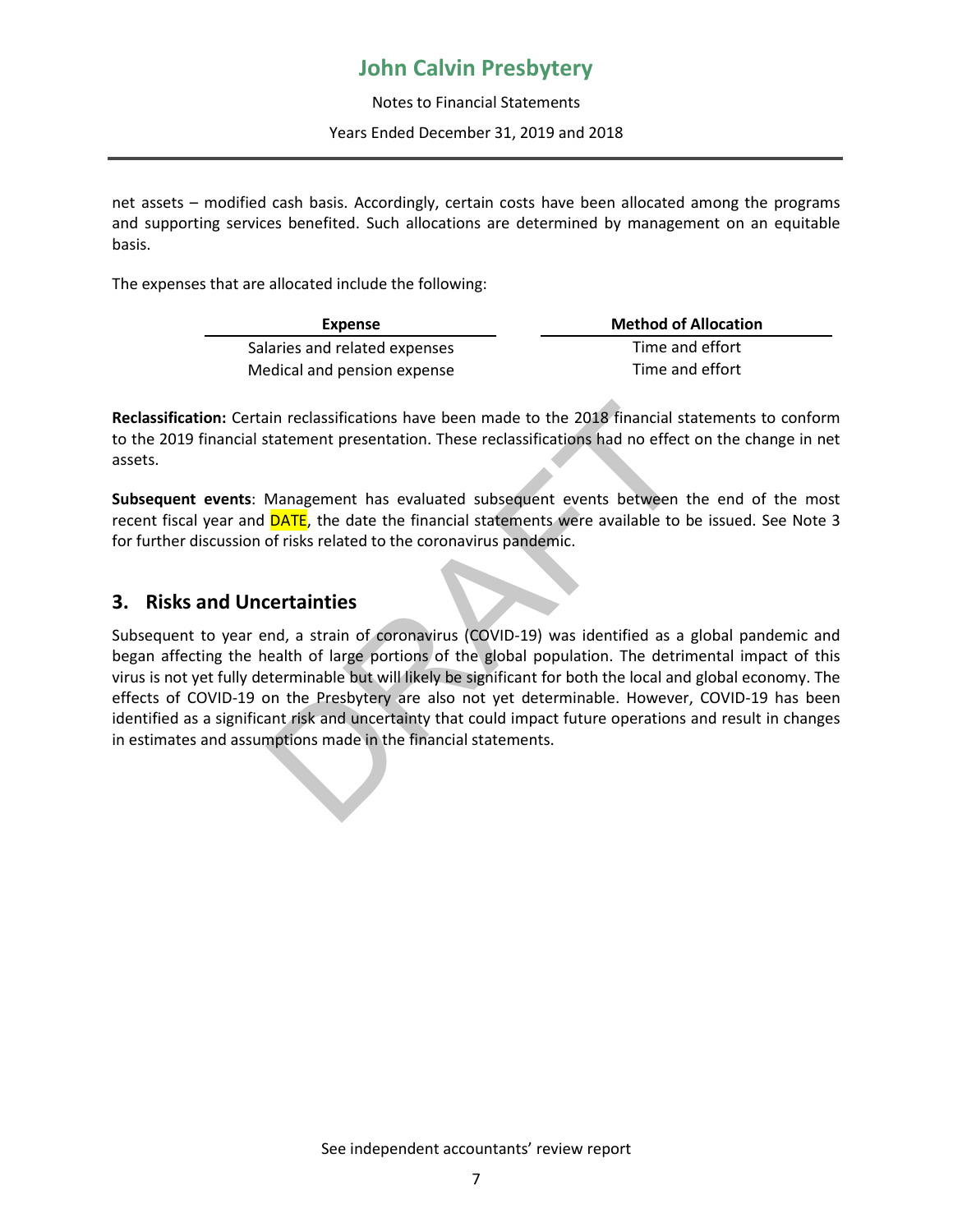Notes to Financial Statements

#### Years Ended December 31, 2019 and 2018

### **4. Availability and Liquidity**

Financial assets available for general expenditure, that is, without donor or other restrictions limiting their use, within one year of December 31, 2019, comprise the following:

|                                                                                                                   | 2019 |           | 2018          |
|-------------------------------------------------------------------------------------------------------------------|------|-----------|---------------|
| Financial assets at year end                                                                                      |      |           |               |
| Cash and cash equivalents                                                                                         | \$   | 149,763   | \$<br>149,264 |
| Certificates of deposit                                                                                           |      | 14,305    |               |
| Investments                                                                                                       |      | 76,628    | 66,864        |
| Beneficial interest in CFO                                                                                        |      | 1,145,311 | 1,043,091     |
| <b>Total financial assets</b>                                                                                     |      | 1,386,007 | 1,259,219     |
|                                                                                                                   |      |           |               |
| Less amounts not available to be used within one year                                                             |      |           |               |
| Net assets with donor restrictions greater than one year                                                          |      | 35,684    | 18,654        |
| Board designated net assets                                                                                       |      | 605,853   | 556,514       |
| Total amount not available to be used within one year                                                             |      | 641,537   | 575,168       |
|                                                                                                                   |      |           |               |
| Financial assets available to meet general expenditures                                                           |      |           |               |
| over the next twelve months                                                                                       |      | 744,470   | \$<br>684,051 |
|                                                                                                                   |      |           |               |
|                                                                                                                   |      |           |               |
| The Presbytery's goal is to maintain financial assets to meet six months of operating expenses. As part           |      |           |               |
| of its liquidity plan, excess cash is invested in short-term investments, including money market accounts.        |      |           |               |
|                                                                                                                   |      |           |               |
| 5.<br><b>Investments</b>                                                                                          |      |           |               |
| The carrying value and estimated market value of donated investments and investment securities are as<br>follows: |      |           |               |

### **5. Investments**

|                                 |          | 2019                      | 2018                   |          |                           |                        |  |
|---------------------------------|----------|---------------------------|------------------------|----------|---------------------------|------------------------|--|
|                                 | Cost     | <b>Unrealized</b><br>Gain | <b>Market</b><br>Value | Cost     | <b>Unrealized</b><br>Gain | <b>Market</b><br>Value |  |
| Marketable equity<br>securities | \$61,443 | \$15,185                  | 76,628                 | \$58,357 | 8,507                     | 66,864                 |  |
|                                 |          |                           |                        |          |                           |                        |  |

## **6. Beneficial Interest in Community Foundation**

Beneficial interest in community foundation, as presented in the statements of assets, liabilities, and net assets – modified cash basis, consists of funds held at the Community Foundation of the Ozarks. The Presbytery has legally enforceable rights and claims to the assets, including rights to the income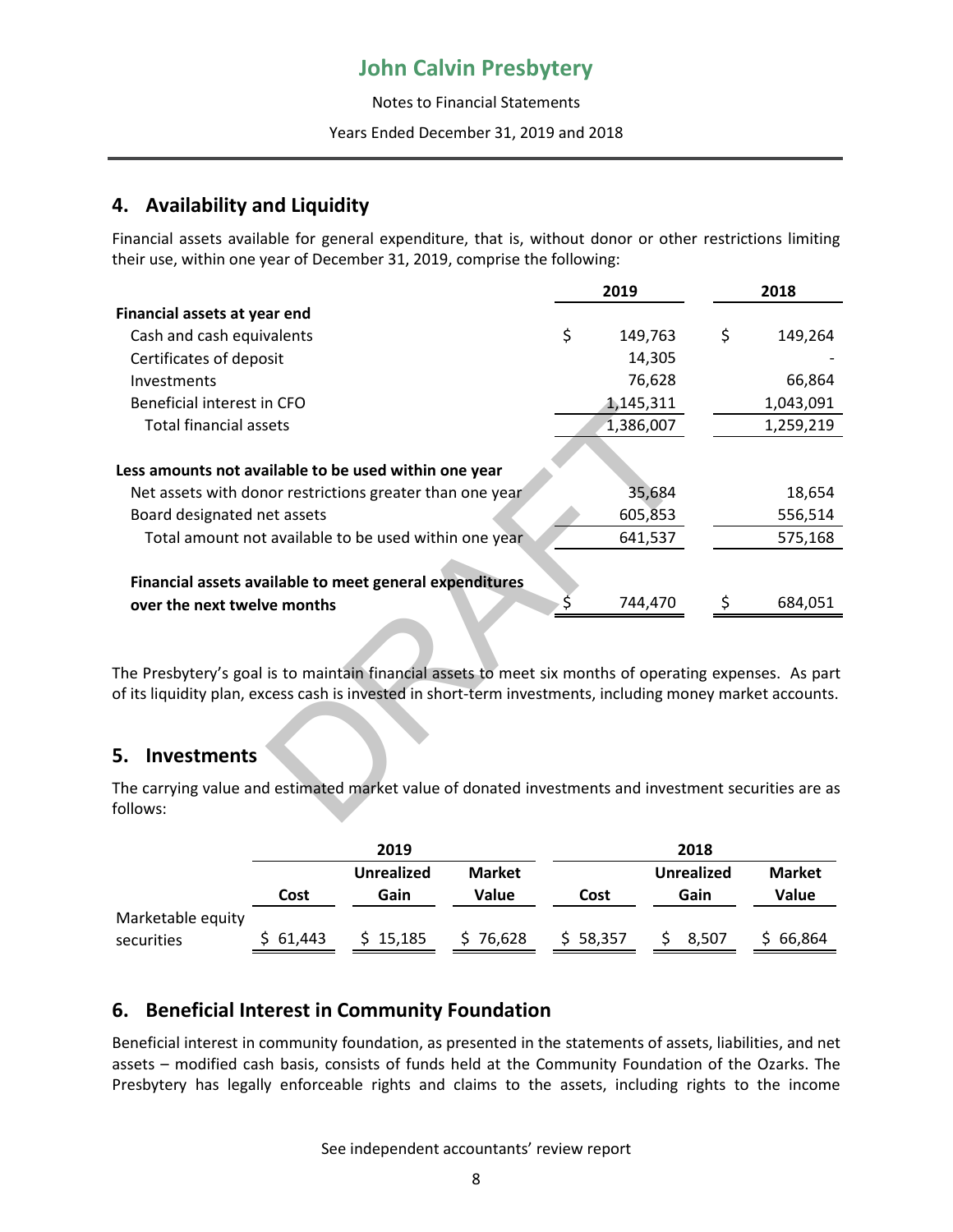Notes to Financial Statements Years Ended December 31, 2019 and 2018

produced by said assets. The investment structure of the assets is to seek higher returns than a cash account, while providing reasonable stability of principal.

### **7. Net Assets**

Net assets with donor restrictions were as follows for the years ended December 31, 2019 and 2018:

|                                                                                                                                                                  | 2019          | 2018          |
|------------------------------------------------------------------------------------------------------------------------------------------------------------------|---------------|---------------|
| <b>Specific Purpose</b>                                                                                                                                          |               |               |
| Disaster Relief Funds                                                                                                                                            | \$<br>16,327  | \$<br>15,397  |
| <b>Endowment Fund</b>                                                                                                                                            | 21,379        | 18,654        |
| <b>CVI Grant</b>                                                                                                                                                 | 9,895         | 9,895         |
| Candidate Aid                                                                                                                                                    | 7,020         | 6,584         |
| New Church Development                                                                                                                                           | 4,945         | 4,945         |
| <b>Resource Center</b>                                                                                                                                           | 4,788         | 4,788         |
| Peacemaking                                                                                                                                                      | 6,871         | 1,892         |
| Pentecost                                                                                                                                                        | 576           | 578           |
| College Scholarship                                                                                                                                              | 14,305        |               |
| Total net assets with donor restrictions                                                                                                                         | 86,106        | \$<br>62,733  |
| t assets without donor restrictions that have been designated with a specific purpose by the General<br>uncil were are follows as of December 31, 2019 and 2018: |               |               |
|                                                                                                                                                                  | 2019          | 2018          |
| Church Development                                                                                                                                               | \$<br>516,136 | \$<br>464,297 |
| <b>Church Emergency Fund</b>                                                                                                                                     | 37,500        | 37,500        |
| Lay Academy                                                                                                                                                      | 150           | 150           |
| Pension                                                                                                                                                          | 365           | 365           |
| Scholarchinc                                                                                                                                                     | <b>16 075</b> | 16 N 75       |

|                                                   | 2019 |         |  |    | 2018    |
|---------------------------------------------------|------|---------|--|----|---------|
|                                                   |      |         |  |    |         |
| Church Development                                | \$   | 516,136 |  | \$ | 464,297 |
| <b>Church Emergency Fund</b>                      |      | 37,500  |  |    | 37,500  |
| Lay Academy                                       |      | 150     |  |    | 150     |
| Pension                                           |      | 365     |  |    | 365     |
| Scholarships                                      |      | 16,075  |  |    | 16,075  |
| Trustee                                           |      | 32,378  |  |    | 34,878  |
| <b>Youth Connection</b>                           |      | 3,249   |  |    | 3,249   |
| Total net assets released from donor restrictions |      | 605,853 |  |    | 556,514 |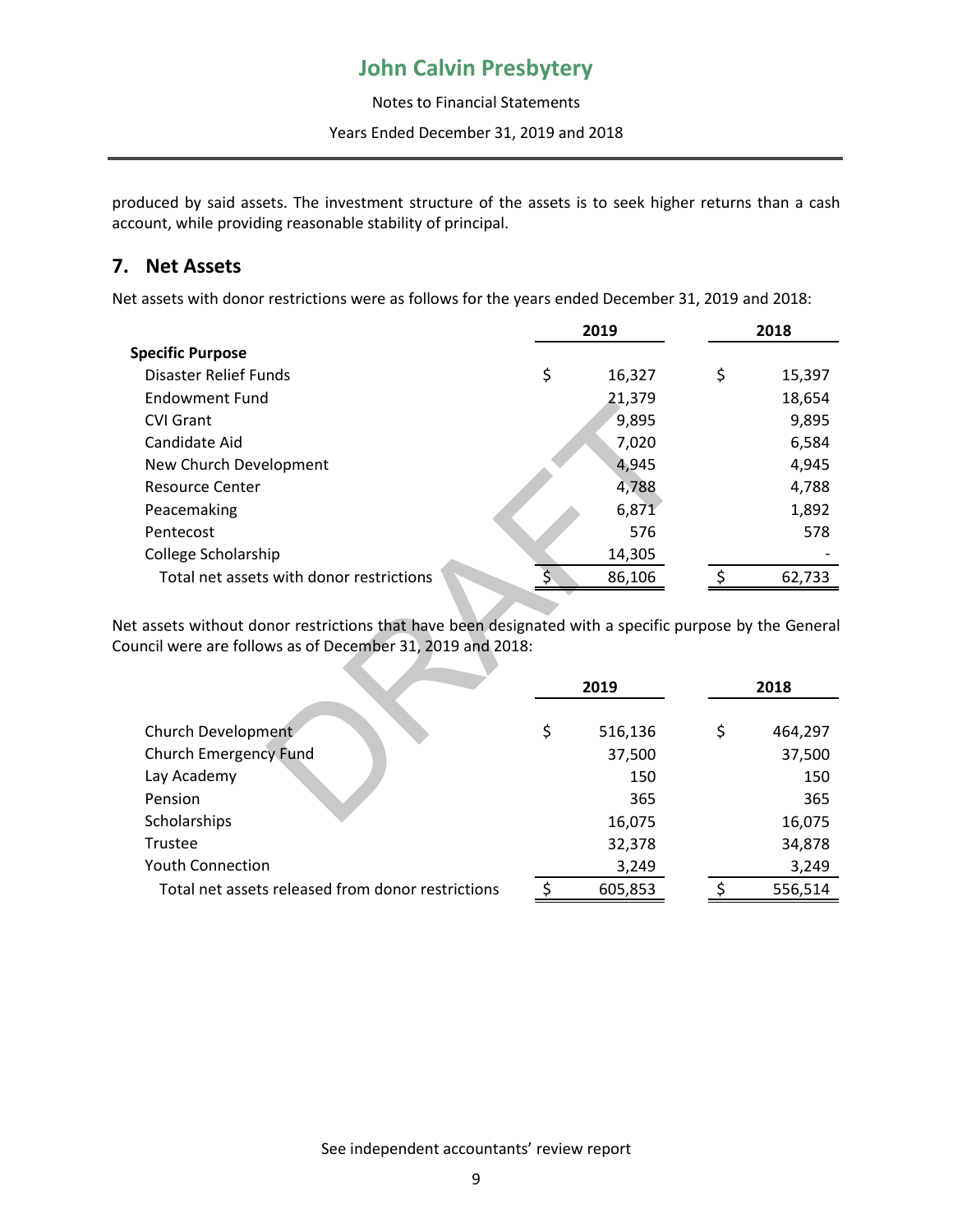Notes to Financial Statements Years Ended December 31, 2019 and 2018

Net assets released from donor restrictions are as follows:

| 2019 |        | 2018 |        |
|------|--------|------|--------|
|      |        |      |        |
|      | 356    |      | 1,820  |
|      |        |      | 4,450  |
|      | 12,983 |      | 1,363  |
|      | 33,498 |      | 32,663 |
|      | 46,837 |      | 40,296 |
|      |        |      |        |

### **8. Use of Property Not Owned or Leased**

The Presbytery uses office space that it does not own or lease. Employees use property they own personally for office space. In addition, member churches provide temporary office and meeting space for use by the Presbytery employees and board members.

### **9. Contingent Liabilities**

The Presbytery is contingently liable as guarantor for member churches' mortgages for facilities at various locations. At December 31, 2019, the balance of these mortgages amounted to \$579,700. The maturity dates of the mortgages range up to April 2034. The **CONTROM CONTROVIDY CONTROM CONTROLL CONTROM CONTROLL SCALL SCALL SCALL SCALL SCALL SPECIES THE ADDITIONS A<br>
Space. In addition, member churches provide temporary officery employees and board members.<br>
<b>Abilities**<br>
Sca

In addition, prior to 1975, certain member churches received mortgage grants that do not require payment of principal or interest so long as the church remains a part of the Presbyterian Church (USA). The Presbytery is contingently liable as guarantor on grants under this program totaling \$25,200.

### **10. Pension (Medical/Retirement) Plan**

John Calvin Presbytery is a participant in a defined contribution plan that combines retirement, health, death and disability benefits. The plan is contributory and covers employees who are at least 21 years old and work 20 hours per week. For the plan years 2019 and 2018, John Calvin Presbytery contributed 37% of each eligible employee's salary for each year. For the years ended December 31, 2019 and 2018, contributions totaled \$35,793 and \$21,915, respectively.

#### **11. Fair Value Measurement**

The Presbytery has an established process for determining fair values. Fair value is based upon quoted market prices, where available. If listed prices or quotes are not available, fair value is based upon internally developed models or processes that use primarily market-based or independently sourced market data, including interest rate yield curves, option volatilities and third-party information. Valuation adjustments may be made to ensure that financial instruments are recorded at fair value.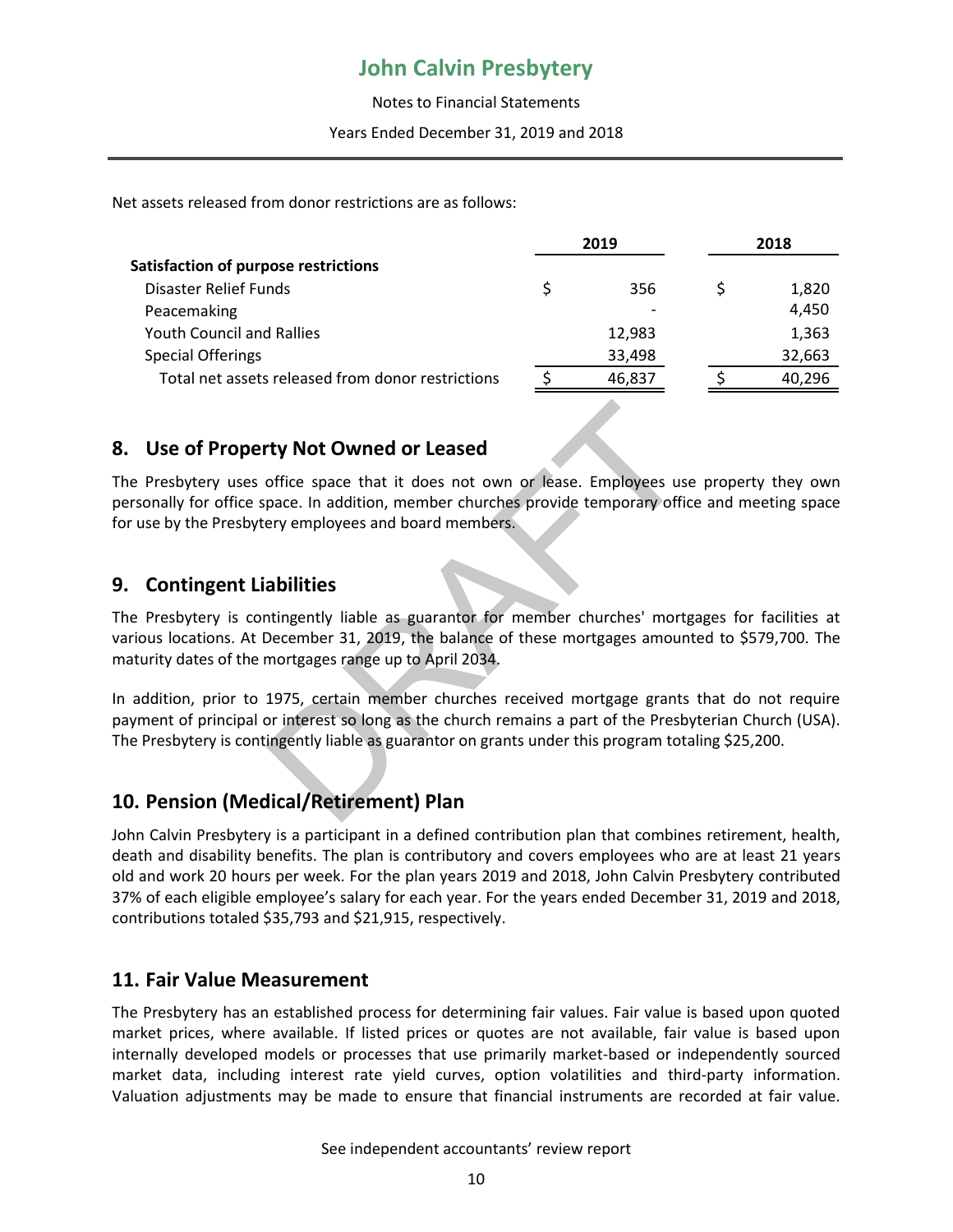Notes to Financial Statements Years Ended December 31, 2019 and 2018

Furthermore, while the Presbytery believes its valuation methods are appropriate and consistent with other market participants, the use of different methodologies, or assumptions, to determine the fair value of certain financial instruments could result in a different estimate of fair value at the reporting date.

Valuation Hierarchy:

The Presbytery uses a three-level valuation hierarchy for disclosure of fair value measurements. The valuation hierarchy is based upon the transparency of inputs to the valuation of an asset or liability as of the measurement date. The three levels are defined as follows:

**Level 1**: inputs to the valuation methodology are quoted prices (unadjusted) for identical assets or liabilities in active markets.

Level 2: inputs to the valuation methodology include quoted prices for similar assets and liabilities in active markets, and inputs that are observable for the asset or liability, either directly or indirectly, for substantially the full term of the financial instrument.

**Level 3**: inputs to the valuation methodology are unobservable and significant to the fair value measurement.

A financial instrument's categorization within the valuation hierarchy is based upon the lowest level of input that is significant to the fair value measurement. The following is a description of the valuation methodologies used for instruments measured at fair value, as well as the general classification of such instruments pursuant to the valuation hierarchy.

Marketable equity securities and beneficial interest in community foundation – The Presbytery uses quoted market prices from actively traded markets to estimate the fair value of the equity securities that it holds. These securities are classified within Level 1 of the valuation hierarchy above. If quoted market prices were not available, then fair values would be estimated by using pricing models, quoted prices of securities with similar characteristics, or discounted cash flows and would be classified within Level 2 of the valuation hierarchy. In certain cases where there is limited activity or less transparency around inputs to the valuation, securities would be classified within level 3 of the valuation hierarchy.s to the valuation methodology are quoted prices (unadjuste<br>active markets.<br>ts to the valuation methodology include quoted prices for<br>cive markets, and inputs that are observable for the assemently, for substantially the f